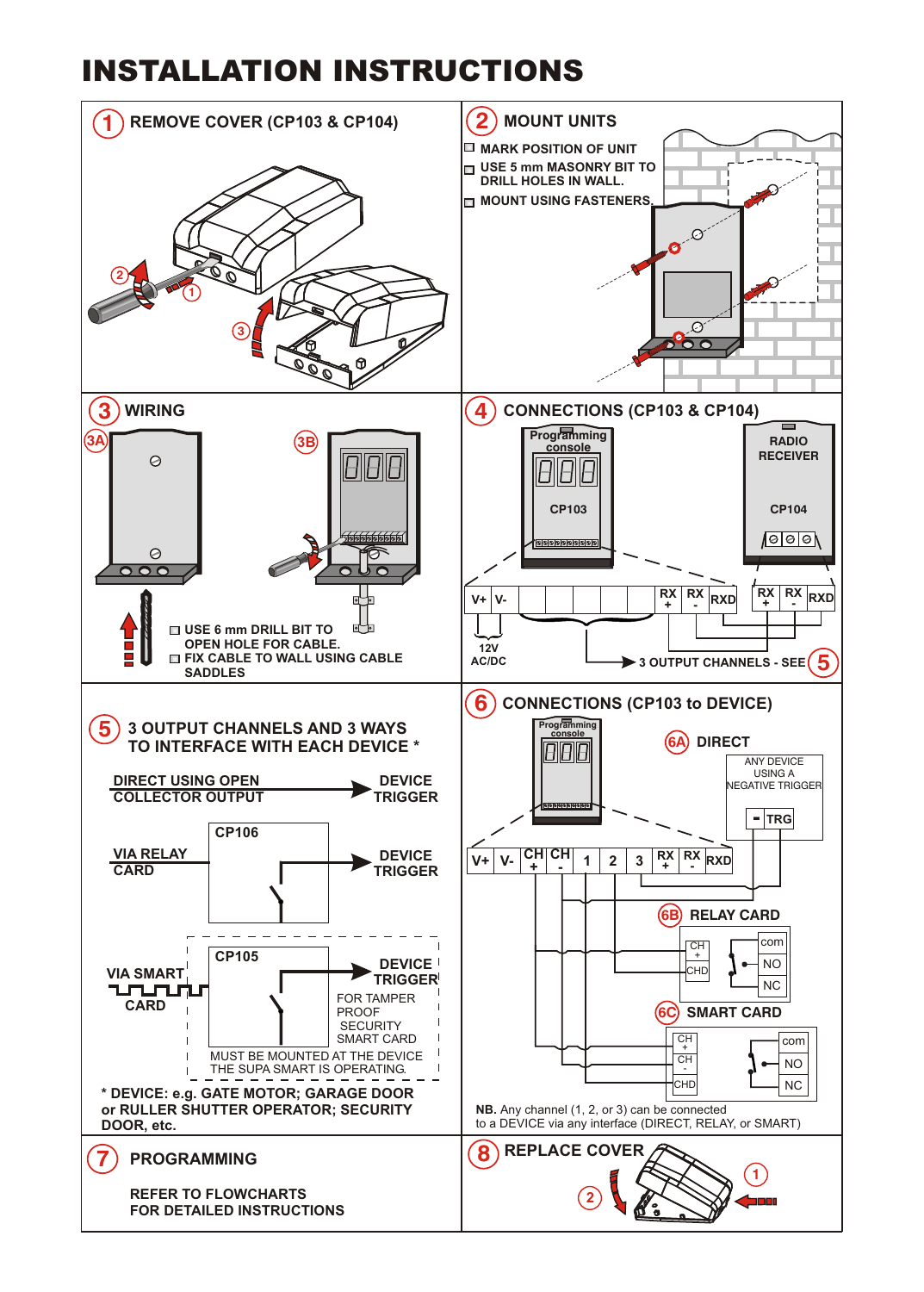## PROGRAMMING FLOWCHARTS

## **NOTE: This document refers to Supa Smart V1.6 or Supa Nova V 1.1 and above**

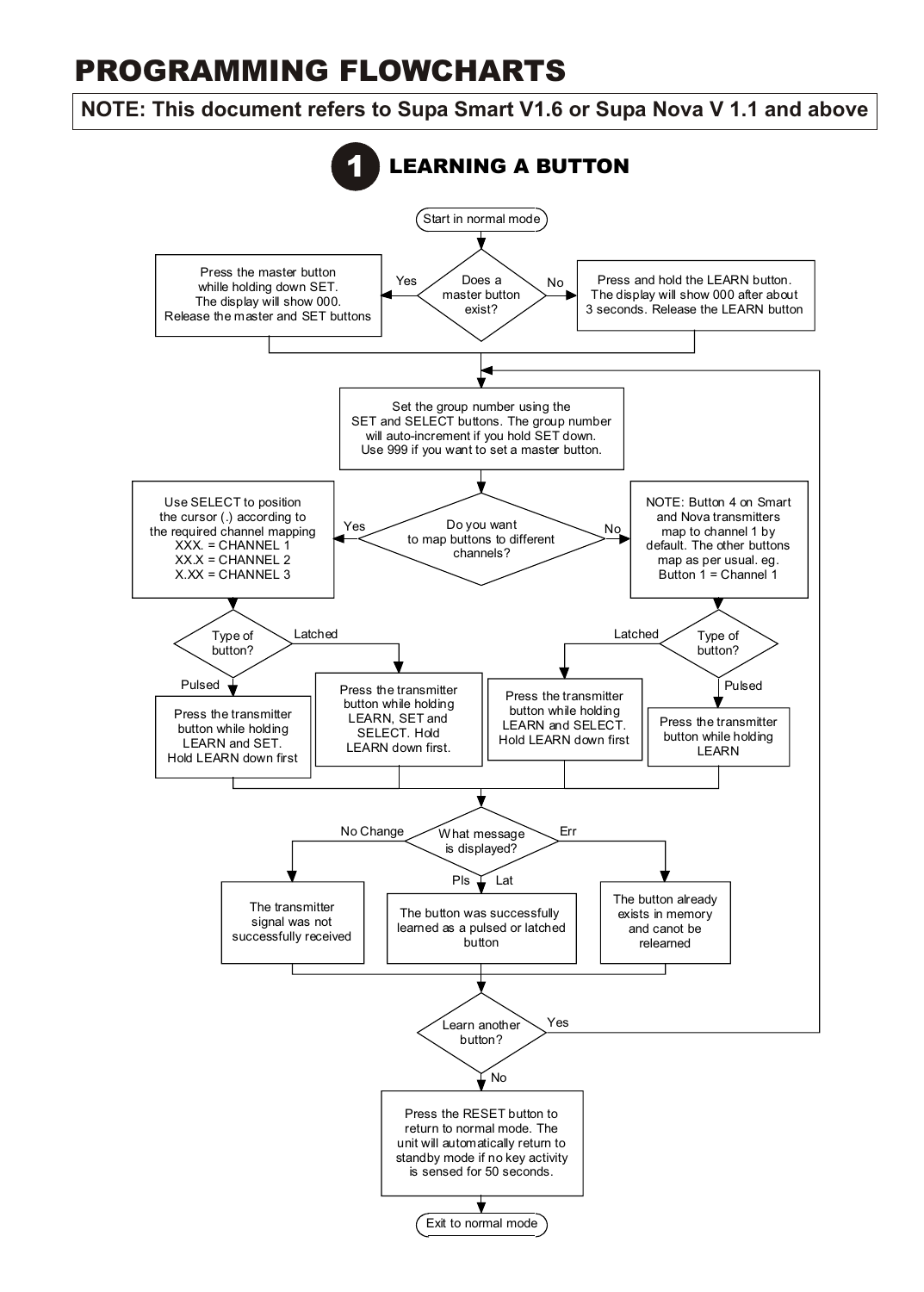